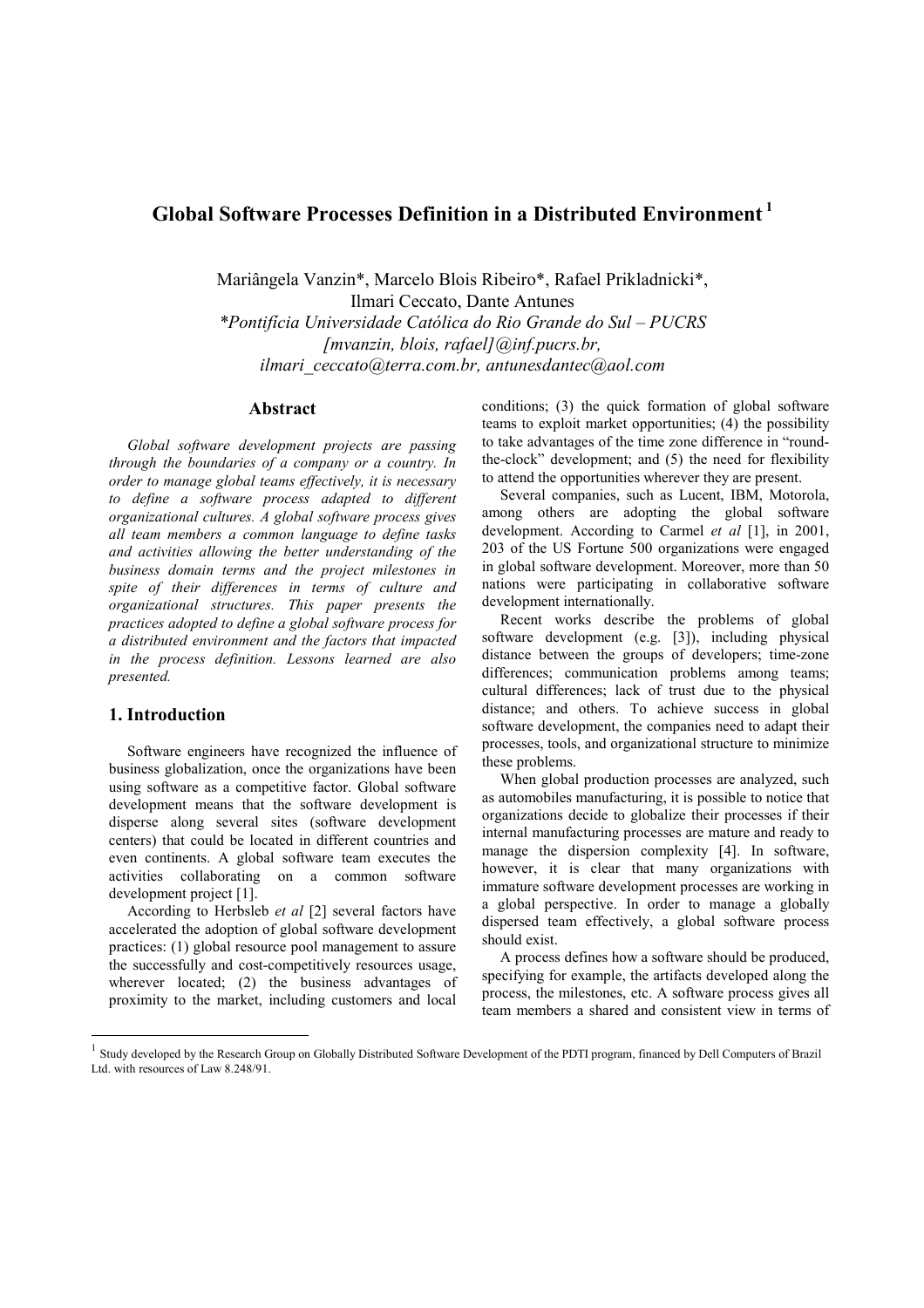tasks, activities, roles, terms and milestones involved in software development. A software process has other important benefits: it groups similar activities together; it reduces redundant activities and excessive work; it organizes activities into steps and phases; it enhances quality by assuring that the activities are comprehensive and complete; and it serves as effective documentation for management.

These benefits are clear when all sites accept a global software process previously defined. Otherwise, if each site has its own development process, the adoption of a single process must be carefully evaluated since the learning curve can impact the delivery of the system as well as its costs [5].

This paper analyzes a set of practices to guide the global software processes definition involving sites geographically distributed. These practices have been defined by an organization using an ad hoc manner. We have searched in the literature, but we didn't find some study proposing a methodology to develop a global software process in a distributed environment. This way, besides analyzing the practices, we also identify and analyze the aspects that impact in their execution.

The paper is structured as follows. Section 2 presents the practices used to define global software processes. Section 3 describes the application of these practices in a real case study involving two sites with the same software capability maturity level. Section 4 describes the evaluation of the practices and the analysis of the factors that caused impact in the global software process definition. Section 5 presents the related work. Finally, section 6 presents the lessons learned and section 7 presents the conclusions and future work.

#### 2. Global Software Processes Definition

The practices analyzed in this work were created by an organization that has many geographically distributed sites working together in software development projects. These practices were defined to guide the Global Software Processes Definition (GSPD) in order to have some benefits by using a global software process followed by all distributed sites; to assure the software quality; and to attend a strategic goal imposed by the headquarters.

The GSPD intends to define not only the global software processes, but also the artifacts produced by these processes, such as templates, guidelines, documentation, procedures, and so on.

The GSPD involves a global team separated by a national boundary while actively collaborating to define a common software process. Many sites can compose the global team, and each team has a focal point, which is the team members' leader. Each site can assume the Process Owner role or the Process Reviewer role.

The Process Owner role is responsible for defining the global software process and its team members are physically working together in a specific site. To perform his responsibility, the Process Owner should consider the pre-existent processes, the global environment, the organizational needs and the guidelines for processes definition. The Process Owner is also responsible for updating the defined process according to the suggestions collected and discussed. The Process Reviewer comprehends the team members responsible for reviewing the artifacts and suggesting updates.

The practices assume that just one site plays the Process Owner role and one or more sites plays the Process Reviewer role. All the teams that play the Process Reviewer role must interact with the Process Owner team members responsible for managing the information.

The actors are represented in Figure 1 as the business actors in the UML business use case diagram.



#### Figure 1. GSPD UML Use Case Diagram

The collaborative work involved in the process definition needs a common language definition for process formalization and teams' interaction. The communication resources (synchronous and asynchronous), such as teleconferencing facilities, also should be specified to support the interactions within the Process Owner and the Process Reviewer. The business use case "Define the Global Software Process" is detailed in the activity diagram depicted in

Figure 2.

The Process Owner plans the GSPD activities and defines the group deadlines. Then, the Process Owner schedules a kick-off meeting with the Process Reviewer team members. This meeting is central in global software process definition since it allows a) people to know each other; b) the whole group to discuss the GSPD schedule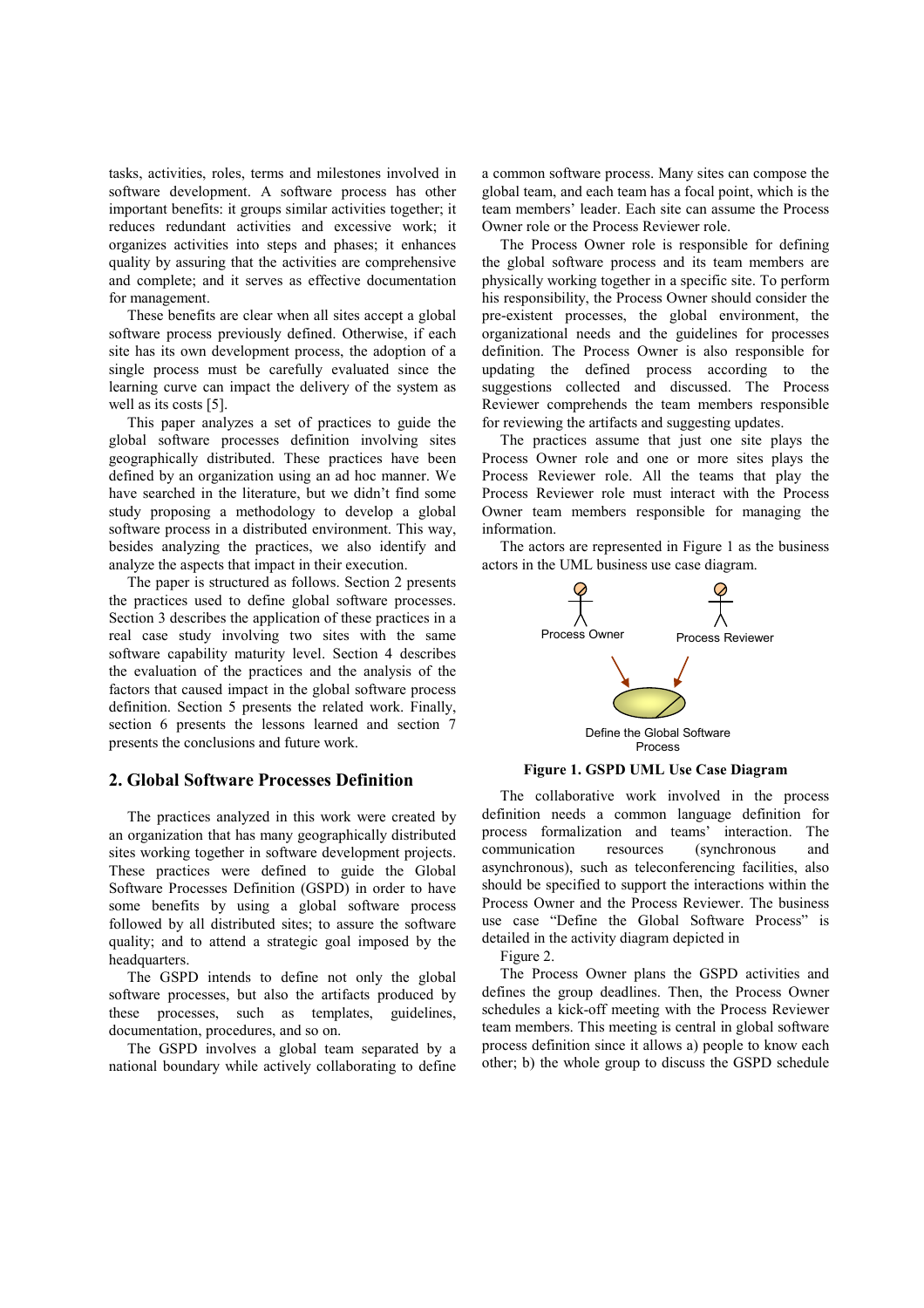proposed by the Process Owner; c) team leaders to stimulate trust and commitment between the teams members; and d) teamwork synchronization.



#### Figure 2. GSPD UML Activity Diagram

The Process Owner is responsible for defining the software process and the process artifacts. Frequent meetings with team members should be done to discuss and create the artifacts. The qualification of the team members is very important to assure the process quality. The team members should have knowledge about the organizational environment and the process area.

The first software process draft should be sent to the Process Reviewers. The dispersed team should review the artifacts proposed locally. The Process Reviewer analyze the software process draft with a critical view, verifying if it: a) is coherent with the organizational environment; b) addresses the organization needs; and c) is following the practices proposed by a software quality model.

According to the analysis done in the review meetings, the Process Reviewers create a process' change request documentation and send it to the Process Owner focal point (i.e. team coordinator). Then, the Process Owner schedules a meeting to discuss the process defined, to clarify some misunderstanding, and to explain the changes proposed. All the teams involved should agree with the process changes before its publication. Since many changes occur in this process, it is necessary to have a document version control procedure to manage the document updating.

The global process definition includes the creation of document templates related to the process execution. The Process Owner must maintain the consistency between the process itself and the templates used in its execution when changes are proposed.

Finally, if the process, the templates and the artifacts are coherent with the organizational needs, the Process Owner can publish the global software process in the organization Intranet. After the process definition activities, it is necessary to institutionalize the GSP in different sites. The institutionalization policies are not the focus of this paper. But the idea is that the Process Owner should develop a common training material and each site is responsible for training the employees.

### 3. Case Study

This research is exploratory in nature and based on case study [6]. The case study was developed in an organization focused in global software development. The data collection (research instrument) and data analysis are described in the section 4.

The practices described for GSPD were used by two sites that composed the global team. Both sites were distant geographically: one was located in South America and the other in Asia. In this paper, we refer the first one as Site A and to the other one as Site B.

Site A and B intend to achieve the third maturity level defined by the Capability Maturity Model (CMM) [7]. CMM defines levels of process improvement in software development. Each succeeding level indicates an improvement in the institutionalization of project management and software development methodologies within an organization.

Many processes must be defined to achieve CMM level 3. In this particular case study, the proposed practices were used to specify 12 processes. Many teams (Process Owner and Reviewers) in Site A and B were defined to work together in GSPD. People involved in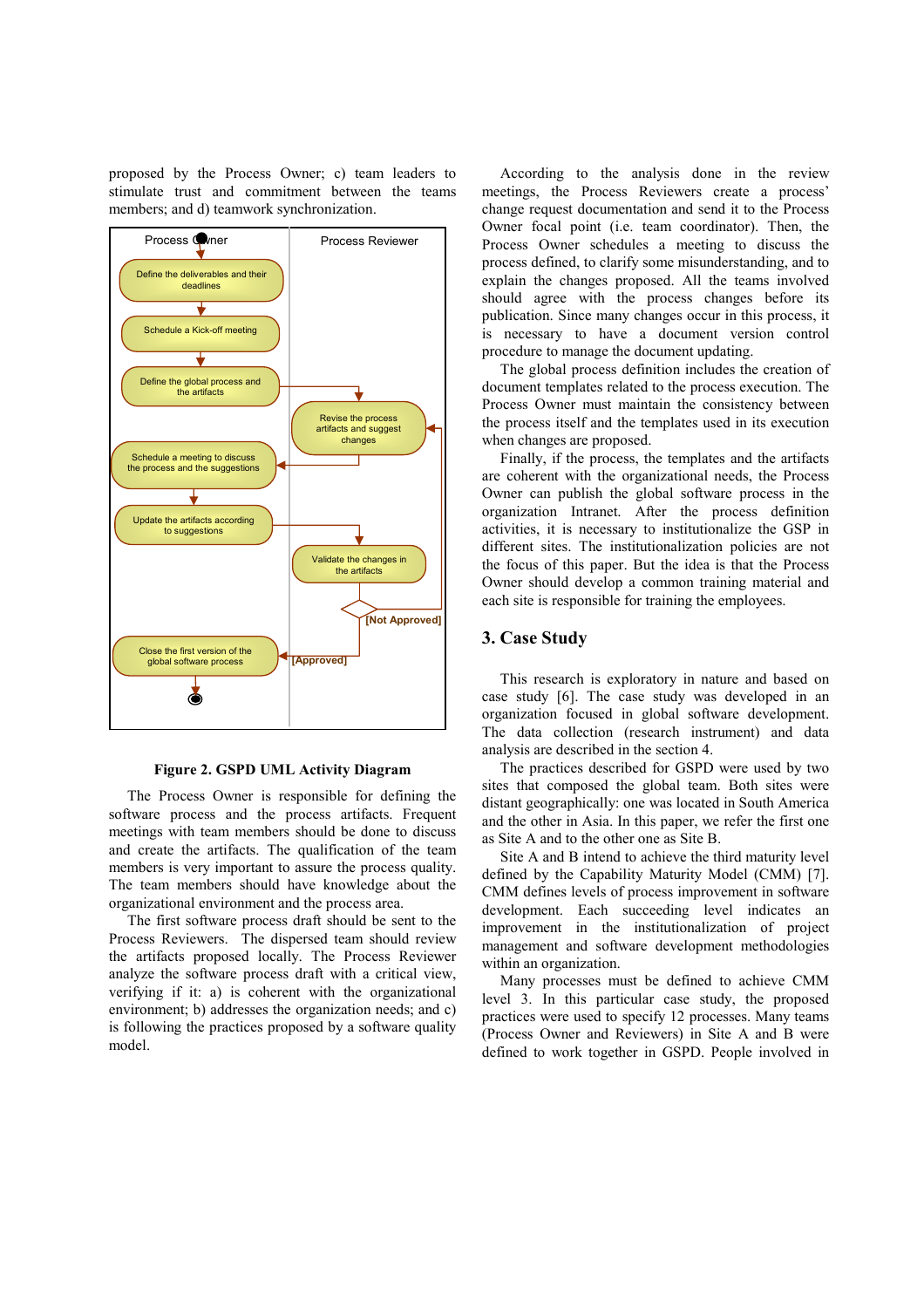the processes definition were defined by the global SEPG (Software Engineering Process Group) and grouped in teams of 3 to 5 members. Each site has its own SEPG and there are some representatives composing the global SEPG.

The processes goals and the roles assumed by each site are summarized in the Table 1.

Some aspects were considered to implement the GSPD activities. They are:

- The conference call infrastructure was used to assure the synchronous communication between the team members and the e-mail was used to any other needs, such as documents transmission, meetings appointments and questions answering;
- In order to control the document version, each document has a particular section to track the document updating and versioning;
- The English language was defined as the common language for all communications.

The GSPD practices were implemented according to the activities described in

Figure 2.

Table 1. Processes defined

|                 | <b>Process Focus</b>         | <b>Process</b> | <b>Process</b> |  |  |  |
|-----------------|------------------------------|----------------|----------------|--|--|--|
|                 |                              | Owner          | Reviewer       |  |  |  |
| Project         | Estimation<br>and            | Site A         | Site B         |  |  |  |
| Scheduling      |                              |                |                |  |  |  |
|                 | Project Management           | Site B         | Site A         |  |  |  |
|                 | Requirements Management      | Site B         | Site A         |  |  |  |
| Risk Management |                              | Site A         | Site B         |  |  |  |
|                 | Organizational Training      | Site A         | Site B         |  |  |  |
| Software Test   |                              | Site A         | Site B         |  |  |  |
| Software Design |                              | Site A         | Site B         |  |  |  |
|                 | Code and Unit Test           | Site A         | Site B         |  |  |  |
| Peer Review     |                              | Site B         | Site A         |  |  |  |
|                 | Configuration Management     | Site B         | Site A         |  |  |  |
|                 | Software Quality Assurance   | Site B         | Site A         |  |  |  |
| Metrics         |                              | Site B         | Site A         |  |  |  |
|                 | Software Process Improvement | Site A         | Site B         |  |  |  |

## 4. Impact Factors in GSPD

## 4.1. Survey

A systematic and rigorous approach is required to develop measuring instruments. Intending to evaluate the GSPD practices and the factors that have caused impact in the global activities, we defined a survey that specified measurements items.

The survey was divided into two parts. The first part identifies the aspects that have caused positive and negative impact on GSPD. These aspects were defined based on global software development literature (e.g [1- 5,9]) and were validated by the organization SEPG. They are: cultural differences, different time zone, English language, pre-existent processes, communication infrastructure, organizational structure, team trust, and team size.

The second part aimed to evaluate the practices used in GSPD. The questions defined intended to check: a) if the practices used to define the global process were adequate; b) if the cooperation between Site A and B was sufficient to assure the final product quality; c) if the communication infrastructure used was sufficient to achieve the goals; d) if the communication infrastructure would be better to improve the practices used; e) if the facilities used to control the document versioning and changing were sufficient; f) if different views between teams helped to improve the process quality; g) if the GSPD final product achieved the organization's expectation; and finally h) if the practices used in the GSPD could be reused to develop other processes to achieve others CMM maturity levels.

The survey was answered by 20 of 34 employees who have participated in GSPD in Site A. All items were measured through direct questions and using a threepoint Likert-type scale. In the first survey part, the scale considered was: a)  $0 = I$  do not have knowledge to evaluate this question; b)  $1 =$  the factor have caused a negative impact in GSPD; and c)  $2 =$  the factor have caused a positive impact in GSPD. In the second part, we also measured the items using the three-point Likerttype scale defined as: a)  $0 = I$  do not have knowledge to evaluate this question; b)  $1 = No$ ; and c)  $2 = Yes$ .

The results analysis is described next considering two focuses: global factors that have caused impact in GSPD and the practices and environment used to GSPD. The Sphinx<sup>2</sup> tool was used to generate statistics that supports the first data analysis section. The second data analyses section was done using the Intelligent Miner tool<sup>3</sup> that permits to discover association rules between the global factors and the questions that evaluate the practices used in GSPD. The algorithm available in the tool, called Apriori, is described in [8].

## 4.2 Global Factors

-

<sup>2</sup> http://www.sphinxbrasil.com/

<sup>3</sup> http://www-306.ibm.com/software/data/iminer/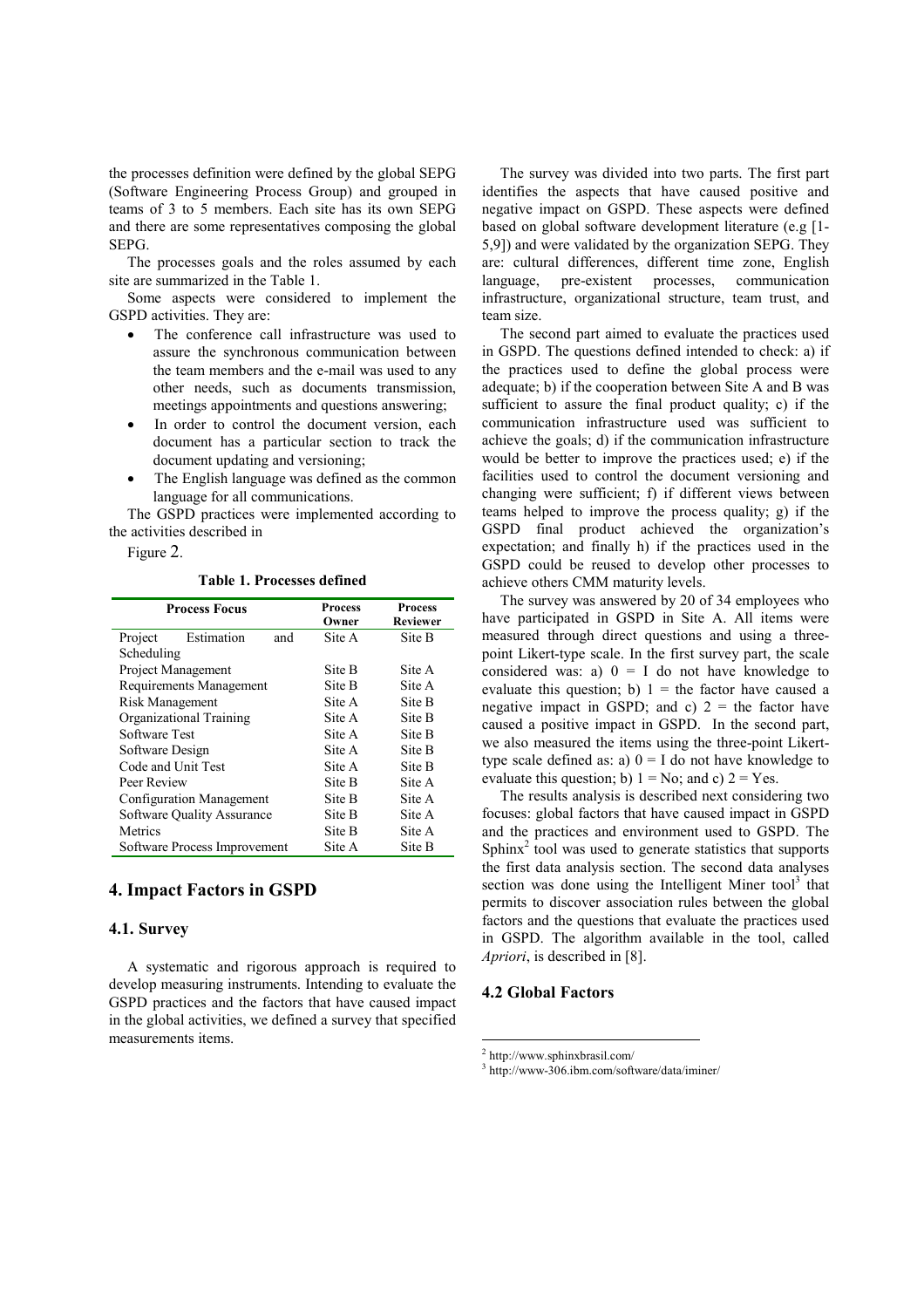The statistics related to global factors are given in Table 2. As showed, the global factors that have caused strong positive impact (considering an over 60% rate as a clear tendency) in GSPD are: the English language, the pre-existent processes, the communication infrastructure, the team trust, and the team size. Just the time zone difference has caused strong negative impact in GSPD. In order to understand how this impact ratings were achieved it is necessary to analyze each factor in detail.

|                 |                          | Statistics (%) |    |    |                     |
|-----------------|--------------------------|----------------|----|----|---------------------|
|                 | <b>Global Factors</b>    | 0              | 1  | 2  | Not<br>answ<br>ered |
|                 | Cultural differences     | 10             | 33 | 52 | 5                   |
| Positive Impact | Difference time zone     | 29             | 57 | 14 | 0                   |
|                 | English language         | 5              | 14 | 81 | 0                   |
|                 | Pre-existent processes   | 14             | 10 | 76 | 0                   |
|                 | Communication            |                |    |    |                     |
|                 | infrastructure           | 14             | 24 | 62 | 0                   |
|                 | Organizational structure | 14             | 33 | 52 | 0                   |
|                 | Team trust               | 10             | 5  | 81 | 5                   |
|                 | Team size                | 19             | 10 | 71 | 0                   |
|                 | Cultural differences     | 5              | 48 | 43 | $\overline{5}$      |
|                 | Difference time zone     | 19             | 14 | 62 | 5                   |
|                 | English language         | 5              | 57 | 33 | 5                   |
|                 | Pre-existent processes   | 29             | 38 | 29 | 5                   |
|                 | Communication            |                |    |    |                     |
| Negative Impact | infrastructure           | 14             | 52 | 29 | 5                   |
|                 | Organizational structure | 24             | 33 | 38 | 5                   |
|                 | Team trust               | 19             | 43 | 29 | 10                  |
|                 | Team size                | 14             | 62 | 19 | 5                   |

Table 2. Global Factors Measurement

4.2.1. Cultural differences. According to Carmel [4], the culture provides members with images of their basic concerns, principles, ethics and bodies of manners, rituals, ideologies, strategies, and tactics of self-survival including certain notions of good deeds, various forms of folklore and legends, etc. The author describes two basic types of culture difference: nationality, the most obvious, and the organizational structure. National culture encompasses an ethnic group's norm, values and spoken languages, often delineated by the political boundaries of the nation state.

According to the Table 2, for 52% of employees that have answered the survey, the cultural difference has impacted positively in the GSPD in order to exploit the benefits of views diversity within teams. The national culture diversity contributed to create a rich innovation environment appropriate for the processes definition. However, for 33% of employees that have answered the survey, cultural difference has impacted negatively because the center A have a different manner to work, e.g., they seams to give not much importance for some activities, such as to finish a deliverable in the planned date, to communicate a decision, etc. Other point mention were that the center A does not have any idea on how the center B reacts in front of some critics made by the center A. For example, they agree with the process, but the center A is not sure that the center B is following the process.

4.2.2. Time zone difference. Carmel et al [1] define temporal distance as the distance between the time zones in two different sites. Table 2 shows that the temporal distance (i.e., time zone difference) has caused a negative impact in GSPD. The temporal distance can be reduced using asynchronous and synchronous communication. If the temporal distance is great, as in this case study (12 hours), typically asynchronous technologies are used to support communication. The tasks execution has the advantages of a "follow-the-sun" kind of work. On the other hand, asynchronous communication is not so rich as synchronous communication: it does not convey information such as the speed and tone of voice, facial information, body language, pauses, etc. Therefore, synchronous communication is more effective and helps to solve conflicts faster. However, synchronous communication can be costly for employees who complain about the need to compromise personal life to have meetings with the distant colleagues. This latest issue was the main reason why Site A employees judged time zone negatively in the survey.

4.2.3. English language. One of the main problems in global software development is the language barrier, i.e., globally dispersed groups speak different languages.

In this case study, we have adopted the English language to reduce the national culture distance, considering that this language is not an official language of any site. All the artifacts were written in English and all the direct communication used the same language. English was chosen because the company has programs to motivate its employees to use English as the main language for written communication. This factor had a great influence in the survey results. A common language avoids misunderstandings between the team members.

4.2.4. Pre-existent processes. Before GSPD, both Process Owner and Reviewer had pre-existent processes being used in the local sites. These pre-existent processes have caused a positive impact in GSPD because they were used as an input to develop a new process. The Process Reviewer was focused on the discussion of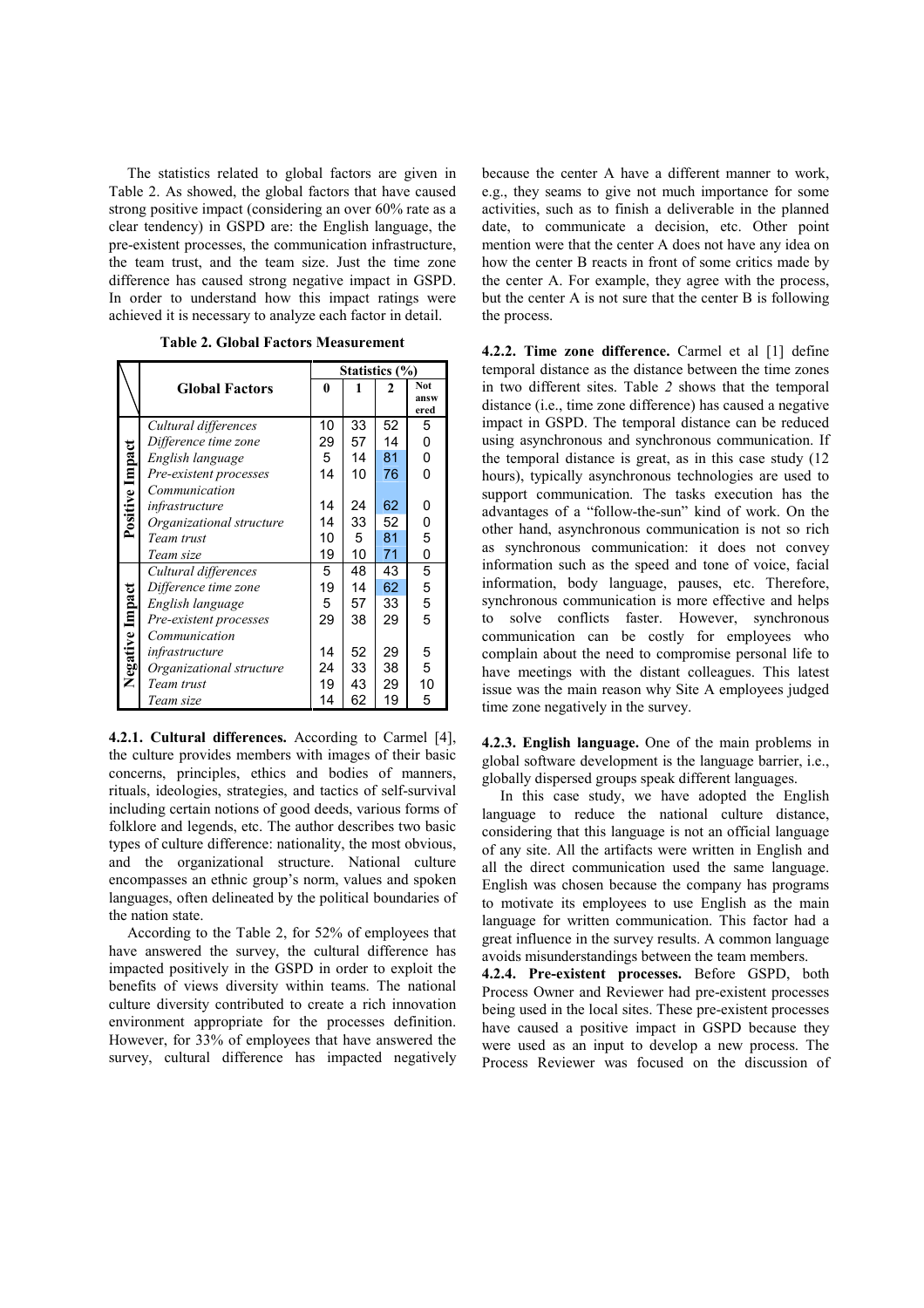divergences between the local processes in order to propose a new common process. In this scenario, the definition was done faster since people concentrated in the divergent points.

4.2.5. Communication infrastructure. There is a direct dependency among the temporal distance between the sites, the technology used for communication and the advantages that can be obtained with GSPD. Notice that both types of communication resources (synchronous and asynchronous) were used to support the activities described in

Figure 2. According to Table 2, the communication infrastructure has caused a positive impact to GSPD. It were used communication resources such as netmeeting, conference call, e-mail and instant messenger. These communication resources were sufficient to assure the team trust and commitment to achieve the GSPD goal.

4.2.6. Organizational structure. Organizational structure refers to the formal specification of different roles for organizational members, or tasks for groups, to ensure that the activities of the organization are carried out. Site A and B has some divergences in the organizational structure, e.g. some roles in Site B had not a correspondent one in Site A.

This divergence has caused a positive impact in the GSPD because the global teams should define general and flexible processes not restricted to a particular organizational structure. On the other hand, this organizational structure divergence has consumed an extra time to match the local roles to the global ones, but the effort dispended in this activity was not significant to cause a negative impact.

4.2.7. Team Trust. Trust is a recurrent problem in global teams. It is co-related with the poor communication among the team members due to the distance and the infrastructure used [1]. When trust increase between the teams, it impacts positively in the tasks, such as in GSPD. Site A teams trusted Site B teams because of the regular conference call meetings, enforcing the synergy among global team members. Another relevant factor was the strong experience in software development and process definition Site B team members have.

It is important to notice that this trust environment is derived from a progressive trust incentive policy. In this case study, both sites have been working together in other projects and the trust between team members had increased over time.

4.2.8. Team size. The Process Owner and Reviewer teams were composed by 3 to 5 employees. This team size was specified by the SEPG based on team size of previous local processes definition.

Considering the data showed in Table 2, the team size has impacted positively in GSPD. This size is suitable to collect different viewpoints while allowing a fast consensus and facilitating the team members' communication.

#### 4.3. Discovering Association Rules

Intending to evaluate the practices used in GSPD and the global factors that have caused influence in these activities, we applied the algorithm defined by Agrawal et al [8]. It is a traditional mining technique that finds interesting associations and/or correlation relationships among a set of data items. Association rules show attributes value conditions that occur frequently together in a given dataset. Association rules provide information in the form of "if-then" statements. These rules are computed from the data and are probabilistic in nature.

An association rule is composed by and antecedent (the "if" part) and the consequent (the "then" part), and also two main measures: support and confidence. The support measure is simply the percentage of the number of transactions that include all items in the antecedent and consequent parts of the rule. The confidence is the ratio of the number of transactions that include all items in the consequent as well as the antecedent to the number of transactions that include all items in the antecedent.

In the GSPD context, each question value is an item used to compose an association rule. Each transaction list all items answered by an employee in a survey. Notice that questions are about the global factors and the practices used.

For example, the rule *question-f(2)*  $\rightarrow$  *question-g(2)* (support: 75%, confidence 83,33%) means that the 75% of employees have answered the question  $f$  with value  $2$ and the question g with value 2. The confidence means that 83,33% of the employee that answer the question  $f$ with value 2, also answer the question g with value 2.

The data analyzed was restricted to the association rules with support higher than 50% and confidence higher than 80%. If the support is low, it means that the rule is not worth to be considered or that it is simply less preferred (may be considered later). We consider 50% as a representatively number of employees.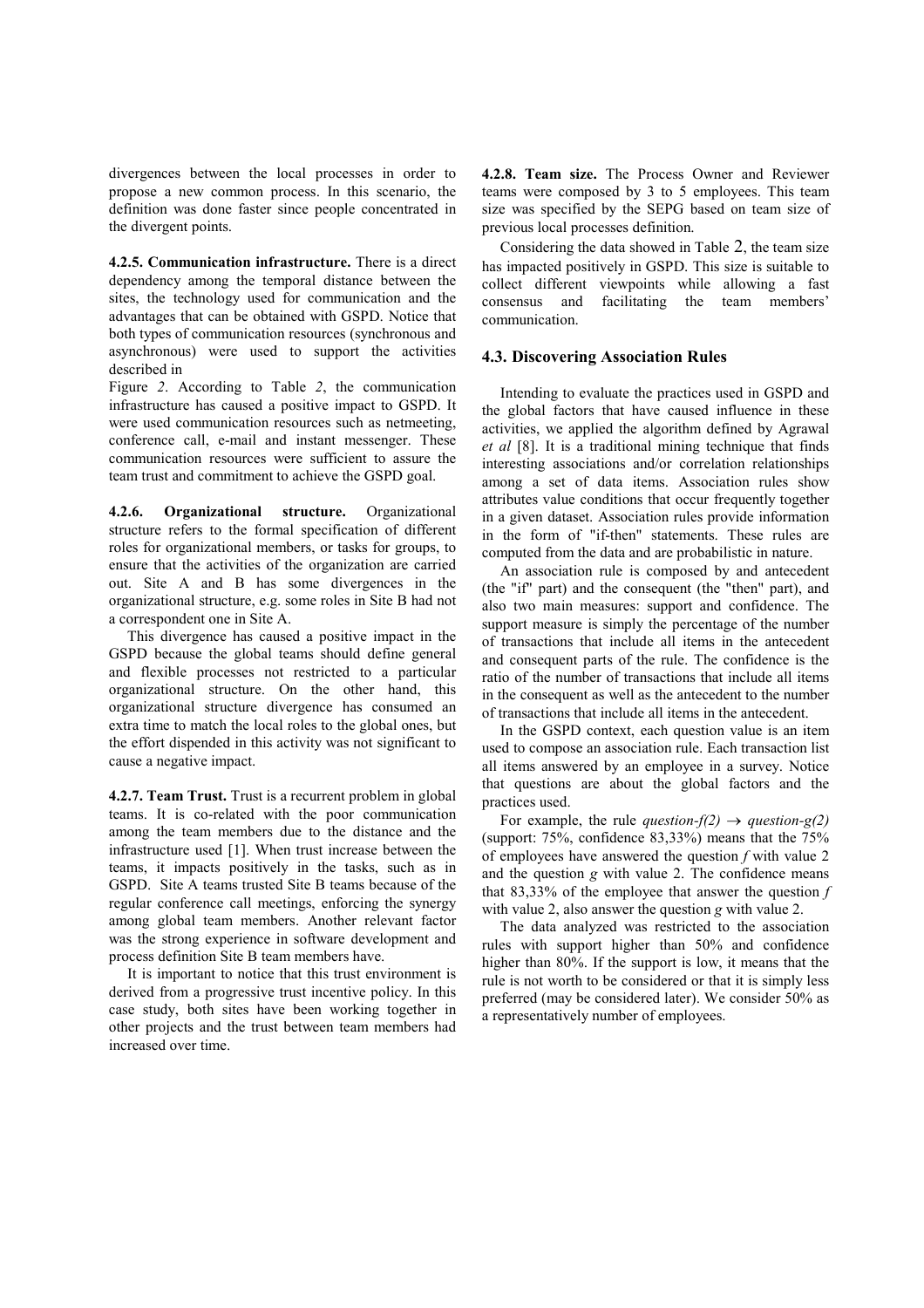4.3.1. Relation between the variables. In this subsection we are showing some interesting association rules discovered. One rule  $(a+b\rightarrow c)$  means that 55% of the employees that considered the practices used in GSPD adequate (antecedent a) and the communication infrastructure sufficient to achieve the proposed goals (antecedent b), also understand that the cooperation was sufficient (consequent c). The rule confidence is  $84.62\%$ . Thus, the cooperation between the teams was instigated by the practices defined (the teams should interact) and the adequate communication infrastructure used to support this interaction.

Analyzing another association rule  $(d\rightarrow e)$ , we verify that 75% of the employees who answered the survey think that knowledge and experience in CMM have caused positive impact (antecedent d); also considered that there was a trust between the teams (consequent  $e$ ) with 83.33% of confidence. We conclude the CMM knowledge and experience contributed to trust development, because people are used to work on processes definition.

Other factor that contributes to develop a global software process is the convergence of different viewpoints. These different views were caused by the existence of pre-existence process, as proved by the rule  $(f\rightarrow g)$  which indicates that 70% of the employees that think that the pre-existent processes have caused positive impact (antecedent  $f$ ) in GSPD, also think that different views helped to define the global process (consequent g), considering 87.50% of confidence. No rule indicated that different viewpoints were related to the cultural difference, although we had supposed that this was the case.

As mentioned, different views between the teams have contributed to define a global process because of the different background and expertise of the team members. The problems related to different viewpoints convergence (consequence g) were minimized by the trust between the teams (antecedent  $e$ ), as expressed by an association rule  $(e\rightarrow g)$  with 50% of support and 90.91% of confidence.

Although the time zone difference caused a negative impact in GSPD, it did not influence the final project goal achievement because the practices used were appropriate to reduce its impact. It was also discovered in an association rule  $(h\rightarrow i)$  that 50% of the employees know that the time zone have caused a negative (antecedent  $h$ ) impact in the global software definition activities although the final goal was achieved  $(consecuent i).$ 

An association rule  $(d+l+g\rightarrow i)$  related to the variable "final goal achieved" expresses that 70% of the employees thinks that CMM knowledge and experience (antecedent  $d$ ), team size (antecedent  $l$ ) and different views of the teams (antecedent g) caused positive impact in GSPD, also considered that the final product have achieved the organization goal and expectation (consequent  $i$ ). This rule confidence is 100%. Site B teams have a strong CMM knowledge and experience, and this is important to define the global process. The existence of different views about a certain topic also contributed to develop a generalized process intending to support distinct situations and environments. The team size also was a decisive factor in GSPD. The team size used was suitable for the goal proposed because the team size was big enough to permit the existence of different views between the team members, and also the team size was sufficient to allow the process definition considering distinct viewpoints.

Other relevant association rule  $(a\rightarrow i)$  expresses the final GSPD goal was achieved because the practices used were adequate (antecedent  $a$ ). This rule support is 70% and the confidence is 82.35%. The practices used in GSPD supported the team interaction to define and update the global software processes.

4.3.2. Evaluating the practices used. Some association rules show interesting information about the practices used in GSPD. The Table 3 shows a set of association rules that have as a consequent if the practices used to define the global process were adequate. The rule antecedent, the support and confidence are specified in the table columns.

Trust between the team members is an important factor to assure the GSPD. As shown in the association rule number 1, the practices were adequate to permit the trust development within the team members since they included a clear interaction support policy and a set of tools for that purpose. Another factor that contributed for Site A teams to develop trust in Site B teams was the strong CMM knowledge and experience. Carmel [4] calls swift trust to explain how individual who are "thrown together" quickly became productive in spite of not developing solid interpersonal relationship.

The practices defined also were sufficient to integrate the two sites that followed different software processes and had different points of view (rule 2 and 3). Thus, the practices have supported the teams' discussions to converge appropriately in a global software process.

As shown in the association rule 5 with 100% of confidence, the practices have permitted the teams'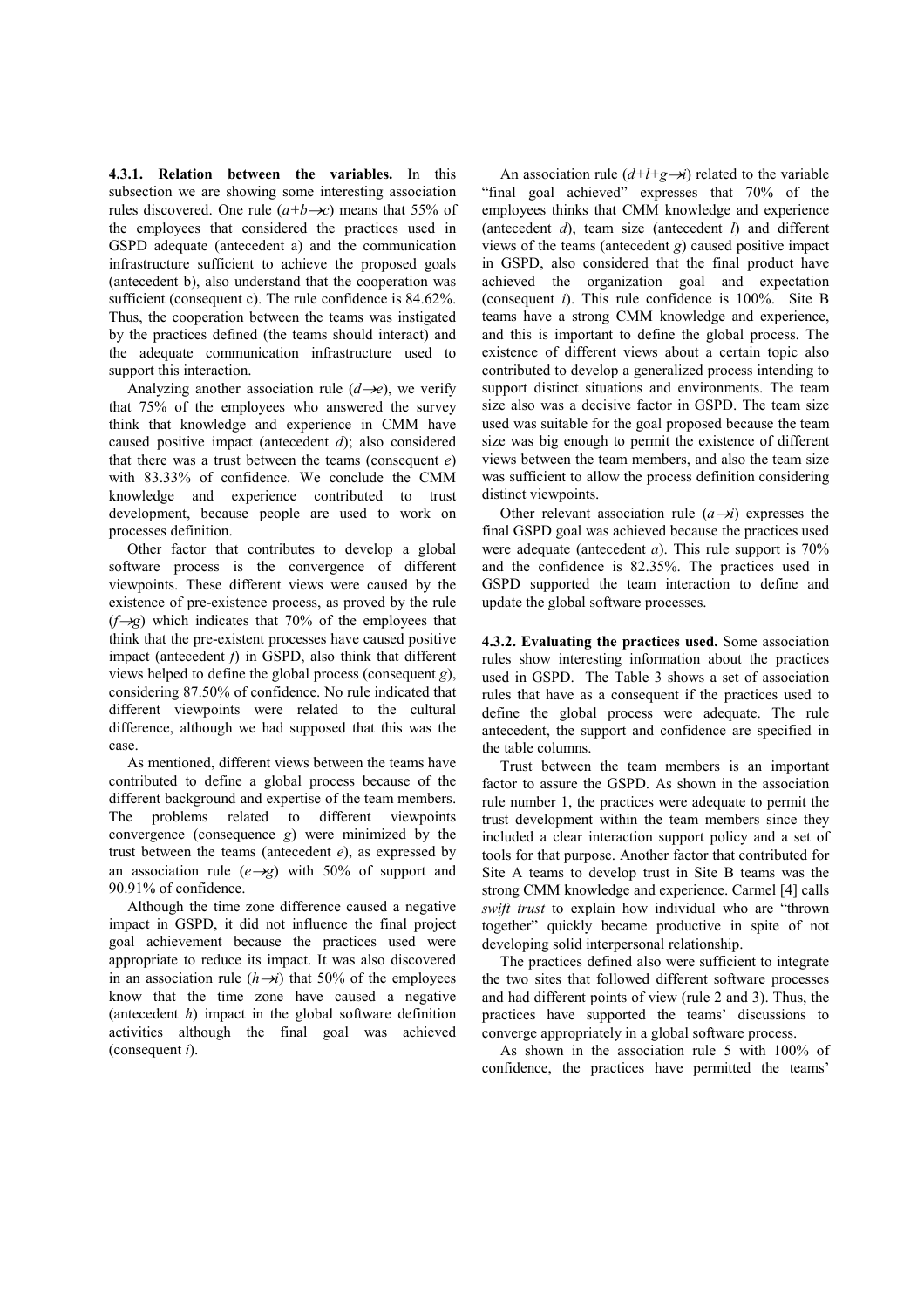cooperation, being a fundamental factor to achieve the GSPD objectives. The practices proposed the interaction between the teams very often and also the clear definition of the roles assumed by each team.

The practices were also adequate in terms of the facilities to control de artifacts' versions and change requests (rule 4). The document version was controlled using a section in each artifact created. The change requests were specified using simple change request documentation. It stores a table composed by three columns. The first column specifies the name of the artifact the Process Review is requesting some changes. The second one describes the changes requested, and the last column should be filled by the Process Owner with information indicating if changes will be made or not.

Table 3. Associations Rules to evaluate the practices

|                | <b>Rule Antecedent</b>                                                                          | Sup | Conf |
|----------------|-------------------------------------------------------------------------------------------------|-----|------|
|                |                                                                                                 | (%) | (%)  |
| 1              | Team trust have caused positive Impact                                                          | 70  | 87.5 |
| 2              | Pre-existent processes have caused<br><i>positive Impact</i>                                    | 70  | 87.5 |
| 3              | Different views between teams has<br>helped to improve the process quality                      | 80  | 88.8 |
| 4              | The facilities used to control the<br>document version and changes<br>requested were sufficient | 70  | 100  |
| 51             | The cooperation between A and B was<br>sufficient to assure the final product<br>quality        | 70  | 93.3 |
| 6              | The GSPD final product achieved the<br>organization's expectation                               | 70  | 93.3 |
| 7 <sup>1</sup> | The practices used in the GSPD could<br>be reused to achieve others CMM<br>maturity levels      | 80  | 88.8 |

Finally, the rule 6 in the Table 3 means that the practices were adequate to achieve the goal proposed and for 80% of employees who participated in GSPD this method could be used to define other maturity levels proposed by the CMM (rule 7).

## 5. Related Work

Since it was not possible to identify similar approaches in the literature focusing on global process definition practices in distributed development environments, this section presents some works related to the global software development in a broader sense. Some of them identify problems related to global software development [1-5,9] such as delay in the software development process, lack of informal

communication and cooperation across team, and others. These problems can be caused by many factors, such as cultural diversity, time zone difference, language issues, trust between the teams and so on. These studies were useful for our approach since we used them to analyze the impact of the proposed factors in the case study environment.

Other works (e.g. [10, 11]) are focused on processcentered software engineering in order to extend the local scope of processes beyond a single organization frontier, by additionally supporting processes linkage to reflect the dependency of the components being development in the collaborative work. Our approach is based on the evaluation of some practices used to define software processes in a distributed environment.

## 6. Lessons Learned

The study conducted shows many characteristics of a global software definition strategy. In this section, we will present the lessons learned we found.

## Lesson 1: The organization environment is a key factor when evaluating practices for global software process definition.

The organization environment has great influence in GSPD success. As organization environment we mean the current initiatives to promote trust between teams, to enhance the communication infrastructure, and to standardize a common language for document writing. The English language factor has contributed to the communication between distributed teams, once both centers have strong knowledge on this language and incentives for the language improvement. The trust development between teams was also an important factor to achieve the goal since the organization had already developed the trust between teams in previous common projects.

#### Lesson 2: When defining global software processes, many factors identified can be related to each other.

The definition of global software processes can lead to the identification of some problems based on the factors identified in this paper. For this reason, the organization needs to identify the relation between these factors and what people are able to participate in the process definition activity. For example, the trust between teams was associated to the team previous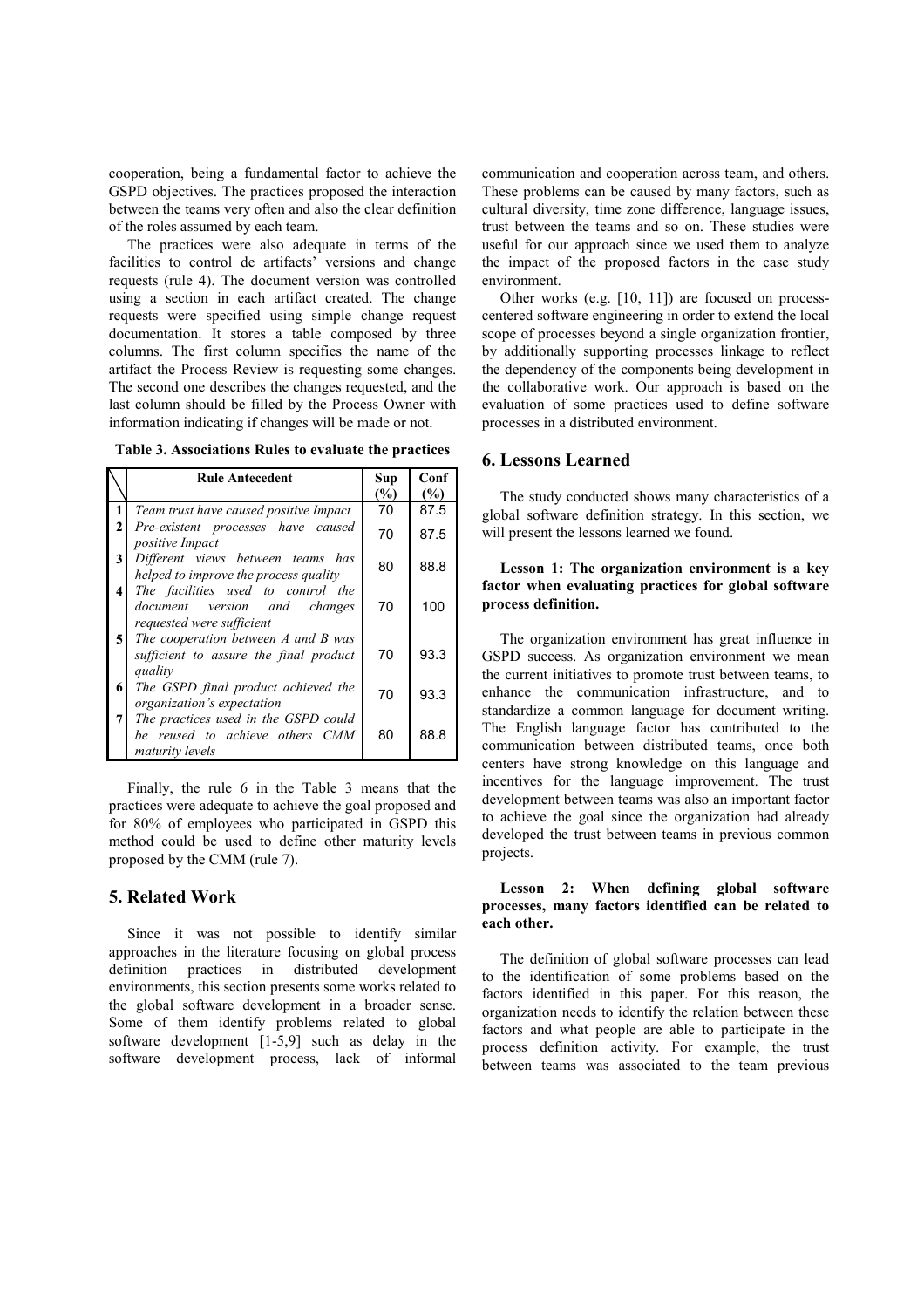experience with distributed activities and the CMM knowledge. Considering this context, it is more helpful and less problematic to involve people that have CMM knowledge and had some previous experience in working with distributed teams. This approach can lead to fewer problems with trust between teams. The identification of these relations can increase the positive impact in GSPD.

#### Lesson 3: To define Global Processes it is necessary to have local SEPGs to coordinate local activities.

This work results showed that the practices involving SEPGs in each center responsible for coordinating GSPD locally is appropriate to achieve the common goal. The company can have a global SEPG, but in terms of process definition it is necessary to work with local coordinators adapted to the local culture and environment. The use of local SEPG can improve the teams' commitment to GSPD and enforce that the processes defined will be institutionalized. When institutionalizing the global process the local SEPGs should share the best practices globally with the other SEPGs.

#### Lesson 4: The GSPD practices can be reused to execute other process definition or work activities.

This paper described some practices used for an organization to define global software processes. The GSPD was treated as a joint project (multi-site project) internally in the organization. Because of this, these practices could be reused to define or upgrade other processes or even to execute joint software development daily activities.

## 7. Conclusions and Future Research

It is becoming harder to justify completing a software development project inside company walls. As the software community appreciates the economy of merging diverse development skills and domain expertise, and as communication media become more sophisticated, the cost and technology pressure more companies toward global software development. The global software development is leading researchers to acquire new knowledge and to be more interdisciplinary. This paper advances the knowledge in the global software development area by analyzing some practices to guide the global software process definition.

A global software process is very important to guide the software development in a distributed environment. The organizations can use the GSPD practices to: a) define a new software process and force the software process usage as a standard; b) define a software process based on the previous software processes in usage; and c) define guidelines to drive the distinct software processes in a high level. All the strategies are useful, but the organization should first define the purpose of having a global software team working together and then define the processes themselves.

According to the evaluation methodology used, the results demonstrated that the practices proposed were suitable for process standardization among different development sites. A global software process can help the organization to assure the software quality when it is developed in a distributed environment.

Due to the small number of surveys collected, the results cannot be easily generalized. In this phase, it can be adopted the analytical generalization principle, proposed by [6]. Planned follow up studies in this topic will extend the evaluation and the analysis of all practices defined by the GSPD considering other employees in different sites.

## 8. References

[1]Carmel, E. and Agarwal, R. (2001). Tactical approaches for alleviating distance in global software development. IEEE Software, 18(2):22-29.

[2]Herbsleb, J.D. and Moitra, D. (2001). Guest editors' introduction: Global software development. IEEE Software, 18(2):16-20.

[3]Edwards, H. K. and Sridhar, V. (2003). Analysis of the effectiveness of global virtual teams in software engineering projects. In Proceedings of the 36th Hawaii International Conference on System Sciences.

[4]Carmel, E. (1999). Global Software Teams: Collaborating A cross Borders and Time Zones. Prentice-Hall.

[5]Battin, R. D., Crocker, R., Kreidler, J., and Subramanian, K. (2001). Leveraging resources in global software development. IEEE Softw., 18(2):70-77.

[6]Yin, R. K. (1994). Case study research: design and methods, Sage, USA.

[7]Mellon, C., Paulk, M. C., Weber, C. V., Curtis, B., and Chrissis, M. B. (1995). The capability maturity model: guidelines for improving the software process. Addison-Wesley Longman Publishing Co., Inc.

[8]Agrawal, R., Imielinski, T., and Swami, A. (1993). Mining association rules between sets of items in large data4bases. In